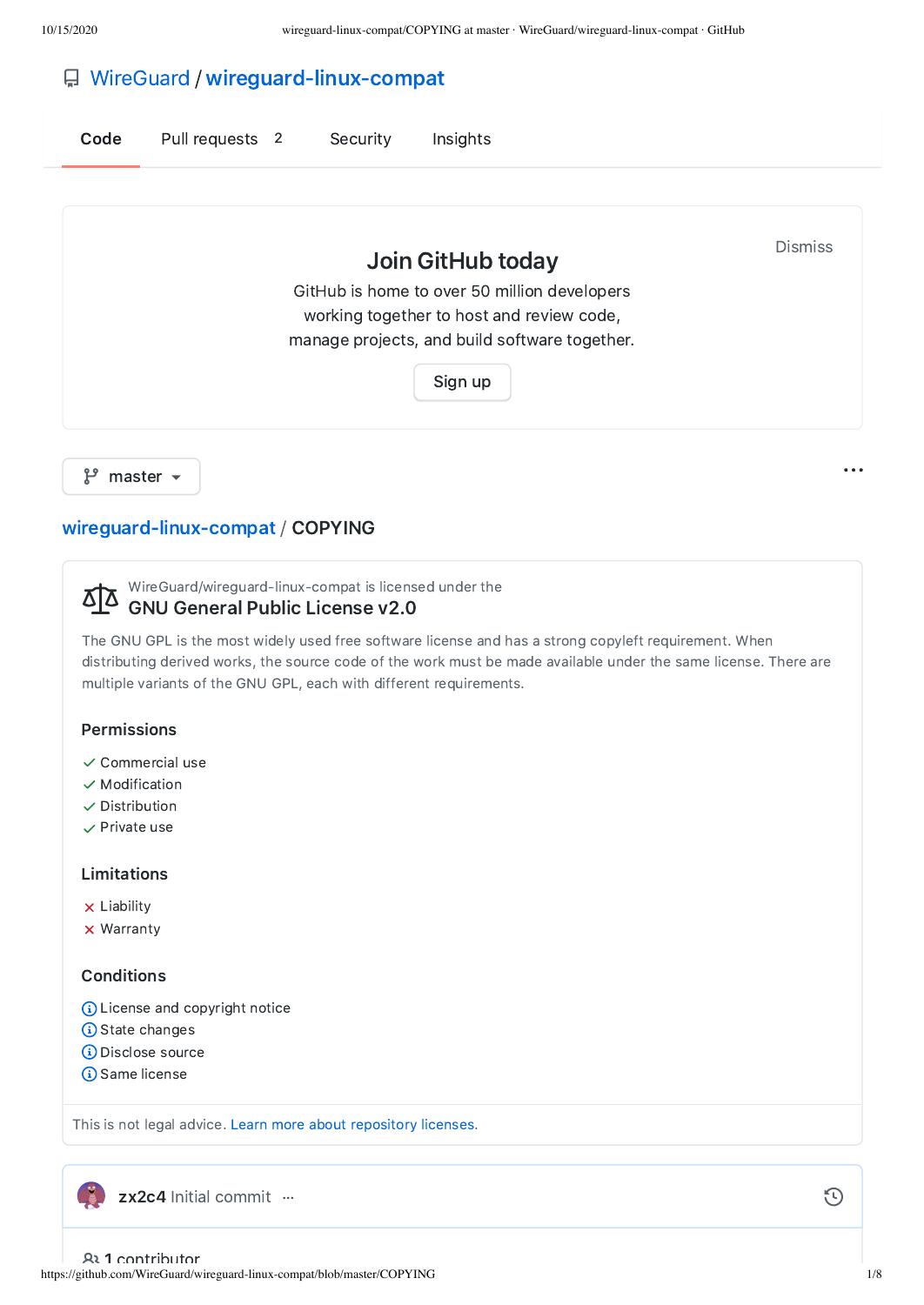1 contributor

 $\Box$ [Raw](https://github.com/WireGuard/wireguard-linux-compat/raw/master/COPYING) [Blame](https://github.com/WireGuard/wireguard-linux-compat/blame/master/COPYING) 339 lines (281 sloc) 17.7 KB 1 GNU GENERAL PUBLIC LICENSE  $\overline{\mathcal{L}}$  Version 2, June 1991 3  $\Delta$  Copyright (C) 1989, 1991 Free Software Foundation, Inc., 5 51 Franklin Street, Fifth Floor, Boston, MA 02110-1301 USA 6 Everyone is permitted to copy and distribute verbatim copies of this license document, but changing it is not allowed. 7 8 9 Preamble 10 The licenses for most software are designed to take away your 11 freedom to share and change it. By contrast, the GNU General Public 12 13 License is intended to guarantee your freedom to share and change free software--to make sure the software is free for all its users. This 14 General Public License applies to most of the Free Software 15 Foundation's software and to any other program whose authors commit to 16 using it. (Some other Free Software Foundation software is covered by 17 18 the GNU Lesser General Public License instead.) You can apply it to 19 your programs, too. 20 21 When we speak of free software, we are referring to freedom, not price. Our General Public Licenses are designed to make sure that you 22 23 have the freedom to distribute copies of free software (and charge for 24 this service if you wish), that you receive source code or can get it 25 if you want it, that you can change the software or use pieces of it 26 in new free programs; and that you know you can do these things. 27 28 To protect your rights, we need to make restrictions that forbid 29 anyone to deny you these rights or to ask you to surrender the rights. 30 These restrictions translate to certain responsibilities for you if you 31 distribute copies of the software, or if you modify it. 32 33 For example, if you distribute copies of such a program, whether 34 gratis or for a fee, you must give the recipients all the rights that you have. You must make sure that they, too, receive or can get the 35 36 source code. And you must show them these terms so they know their rights. 37 38 We protect your rights with two steps: (1) copyright the software, and 39 (2) offer you this license which gives you legal permission to copy, 40 41 distribute and/or modify the software. 42 43 Also, for each author's protection and ours, we want to make certain 44 that everyone understands that there is no warranty for this free 45 software. If the software is modified by someone else and passed on, we

want its recipients to know that what they have is not the original, so

46

 $\hat{U}$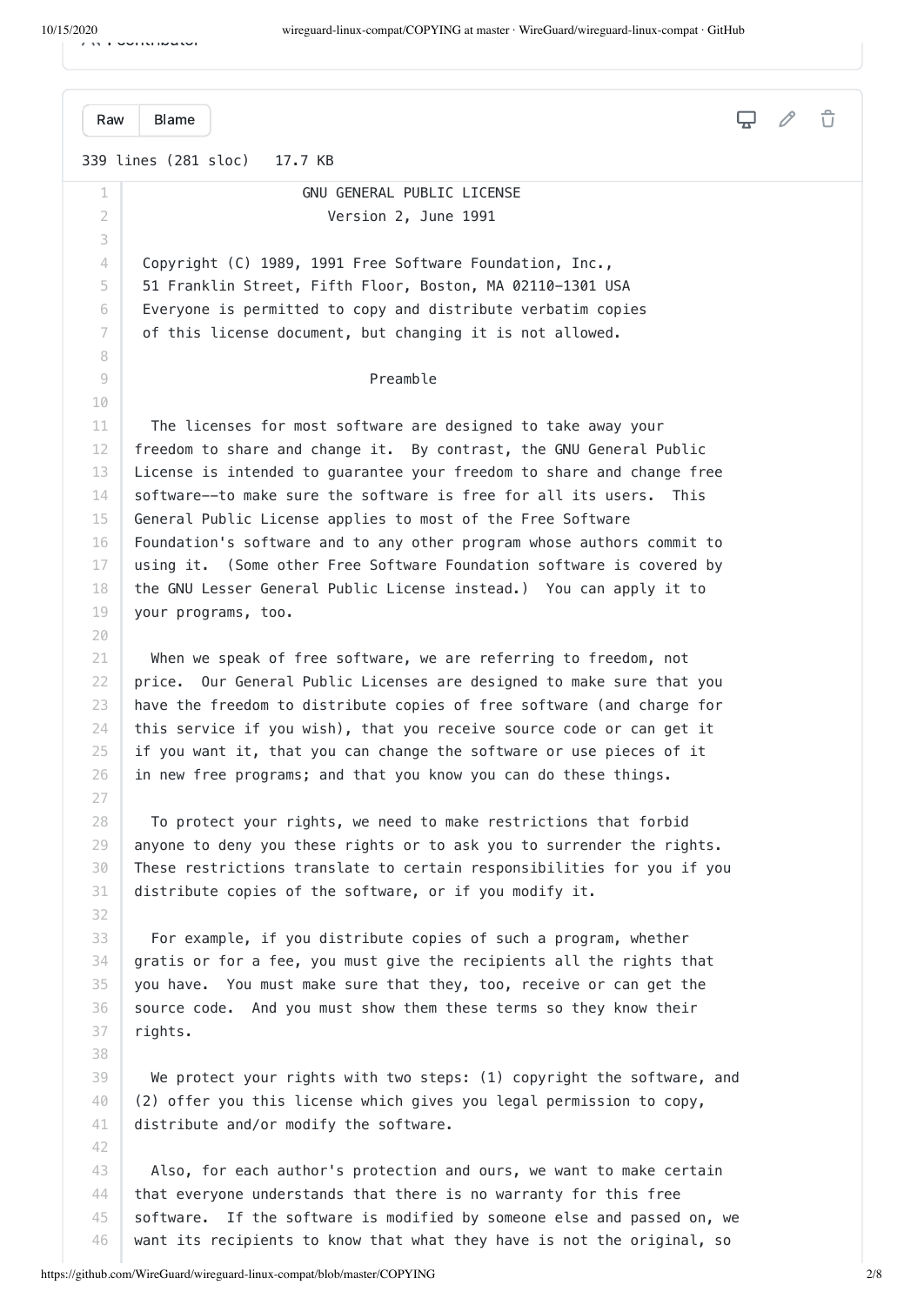55

71

78

86

89

10/15/2020 wireguard-linux-compat/COPYING at master · WireGuard/wireguard-linux-compat · GitHub

47 48 that any problems introduced by others will not reflect on the original authors' reputations.

50 51 52 53 54 Finally, any free program is threatened constantly by software patents. We wish to avoid the danger that redistributors of a free program will individually obtain patent licenses, in effect making the program proprietary. To prevent this, we have made it clear that any patent must be licensed for everyone's free use or not licensed at all.

56 57 The precise terms and conditions for copying, distribution and modification follow.

 GNU GENERAL PUBLIC LICENSE TERMS AND CONDITIONS FOR COPYING, DISTRIBUTION AND MODIFICATION

62 63 64 65 66 67 68 69 70 0. This License applies to any program or other work which contains a notice placed by the copyright holder saying it may be distributed under the terms of this General Public License. The "Program", below, refers to any such program or work, and a "work based on the Program" means either the Program or any derivative work under copyright law: that is to say, a work containing the Program or a portion of it, either verbatim or with modifications and/or translated into another language. (Hereinafter, translation is included without limitation in the term "modification".) Each licensee is addressed as "you".

72 73 74 75 76 77 Activities other than copying, distribution and modification are not covered by this License; they are outside its scope. The act of running the Program is not restricted, and the output from the Program is covered only if its contents constitute a work based on the Program (independent of having been made by running the Program). Whether that is true depends on what the Program does.

79 80 81 82 83 84 85 1. You may copy and distribute verbatim copies of the Program's source code as you receive it, in any medium, provided that you conspicuously and appropriately publish on each copy an appropriate copyright notice and disclaimer of warranty; keep intact all the notices that refer to this License and to the absence of any warranty; and give any other recipients of the Program a copy of this License along with the Program.

87 88 You may charge a fee for the physical act of transferring a copy, and you may at your option offer warranty protection in exchange for a fee.

90 91 92 93 2. You may modify your copy or copies of the Program or any portion of it, thus forming a work based on the Program, and copy and distribute such modifications or work under the terms of Section 1 above, provided that you also meet all of these conditions:

> a) You must cause the modified files to carry prominent notices stating that you changed the files and the date of any change.

b) You must cause any work that you distribute or publish, that in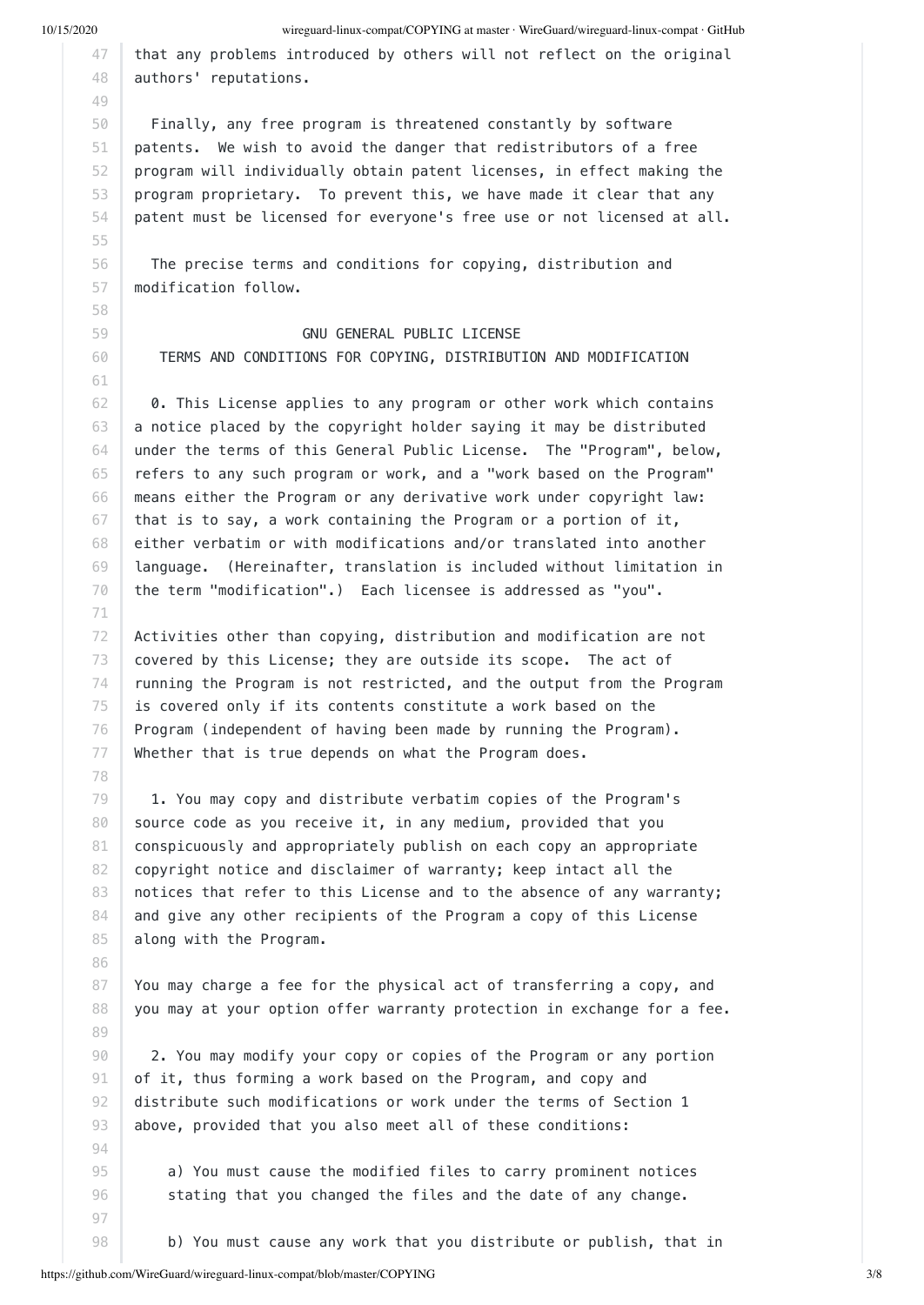123

128

10/15/2020 wireguard-linux-compat/COPYING at master · WireGuard/wireguard-linux-compat · GitHub

 whole or in part contains or is derived from the Program or any part thereof, to be licensed as a whole at no charge to all third parties under the terms of this License.

 c) If the modified program normally reads commands interactively when run, you must cause it, when started running for such interactive use in the most ordinary way, to print or display an announcement including an appropriate copyright notice and a notice that there is no warranty (or else, saying that you provide a warranty) and that users may redistribute the program under these conditions, and telling the user how to view a copy of this License. (Exception: if the Program itself is interactive but does not normally print such an announcement, your work based on the Program is not required to print an announcement.)

114 115 116 117 118 119 120 121 122 These requirements apply to the modified work as a whole. If identifiable sections of that work are not derived from the Program, and can be reasonably considered independent and separate works in themselves, then this License, and its terms, do not apply to those sections when you distribute them as separate works. But when you distribute the same sections as part of a whole which is a work based on the Program, the distribution of the whole must be on the terms of this License, whose permissions for other licensees extend to the entire whole, and thus to each and every part regardless of who wrote it.

124 125 126 127 Thus, it is not the intent of this section to claim rights or contest your rights to work written entirely by you; rather, the intent is to exercise the right to control the distribution of derivative or collective works based on the Program.

129 130 131 132 In addition, mere aggregation of another work not based on the Program with the Program (or with a work based on the Program) on a volume of a storage or distribution medium does not bring the other work under the scope of this License.

 3. You may copy and distribute the Program (or a work based on it, under Section 2) in object code or executable form under the terms of Sections 1 and 2 above provided that you also do one of the following:

 a) Accompany it with the complete corresponding machine-readable source code, which must be distributed under the terms of Sections 1 and 2 above on a medium customarily used for software interchange; or,

 b) Accompany it with a written offer, valid for at least three years, to give any third party, for a charge no more than your cost of physically performing source distribution, a complete machine-readable copy of the corresponding source code, to be distributed under the terms of Sections 1 and 2 above on a medium customarily used for software interchange; or,

 c) Accompany it with the information you received as to the offer to distribute corresponding source code. (This alternative is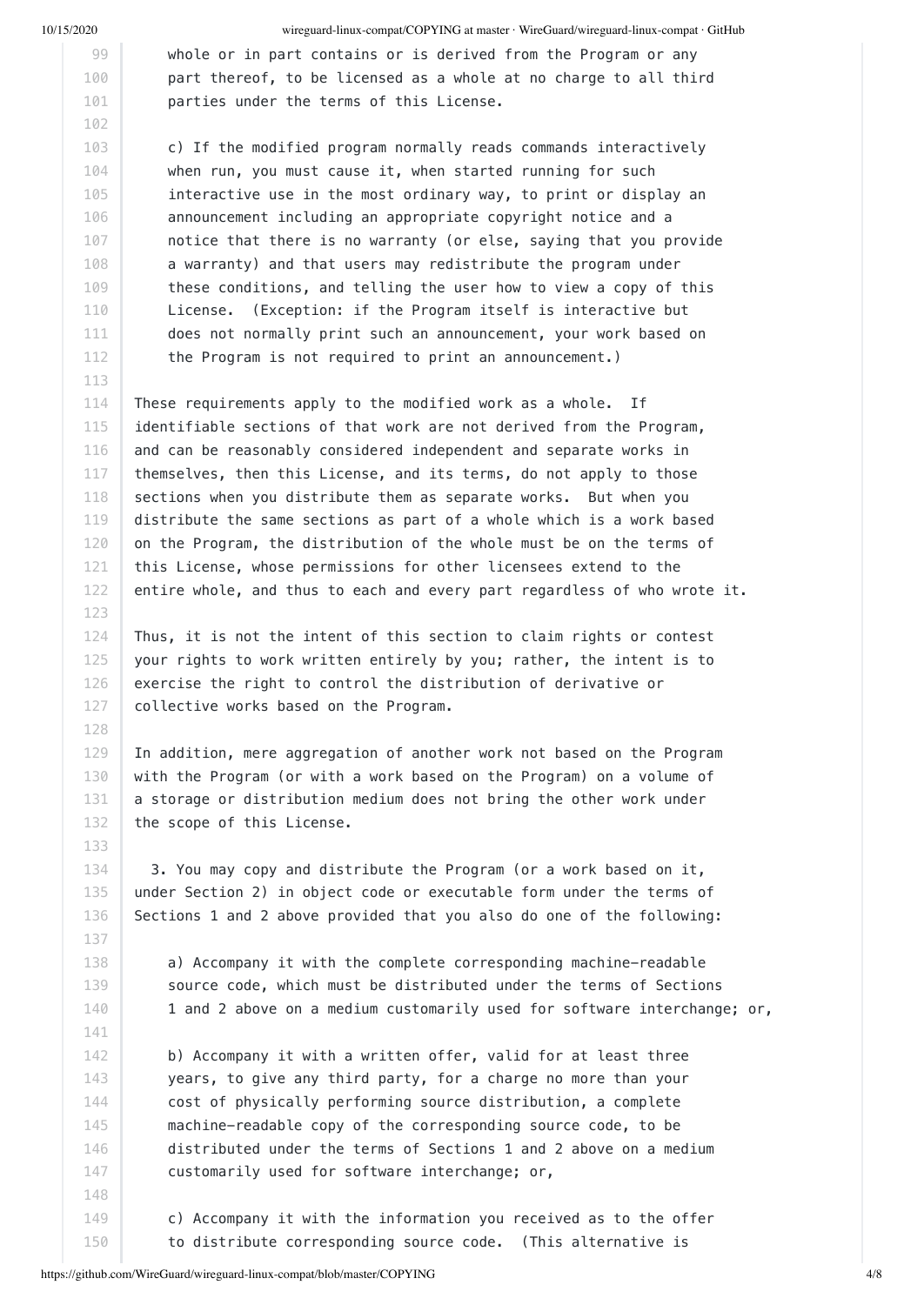165

171

179

188

196

10/15/2020 wireguard-linux-compat/COPYING at master · WireGuard/wireguard-linux-compat · GitHub

 allowed only for noncommercial distribution and only if you received the program in object code or executable form with such an offer, in accord with Subsection b above.)

155 156 157 158 159 160 161 162 163 164 The source code for a work means the preferred form of the work for making modifications to it. For an executable work, complete source code means all the source code for all modules it contains, plus any associated interface definition files, plus the scripts used to control compilation and installation of the executable. However, as a special exception, the source code distributed need not include anything that is normally distributed (in either source or binary form) with the major components (compiler, kernel, and so on) of the operating system on which the executable runs, unless that component itself accompanies the executable.

166 167 168 169 170 If distribution of executable or object code is made by offering access to copy from a designated place, then offering equivalent access to copy the source code from the same place counts as distribution of the source code, even though third parties are not compelled to copy the source along with the object code.

172 173 174 175 176 177 178 4. You may not copy, modify, sublicense, or distribute the Program except as expressly provided under this License. Any attempt otherwise to copy, modify, sublicense or distribute the Program is void, and will automatically terminate your rights under this License. However, parties who have received copies, or rights, from you under this License will not have their licenses terminated so long as such parties remain in full compliance.

180 181 182 183 184 185 186 187 5. You are not required to accept this License, since you have not signed it. However, nothing else grants you permission to modify or distribute the Program or its derivative works. These actions are prohibited by law if you do not accept this License. Therefore, by modifying or distributing the Program (or any work based on the Program), you indicate your acceptance of this License to do so, and all its terms and conditions for copying, distributing or modifying the Program or works based on it.

189 190 191 192 193 194 195 6. Each time you redistribute the Program (or any work based on the Program), the recipient automatically receives a license from the original licensor to copy, distribute or modify the Program subject to these terms and conditions. You may not impose any further restrictions on the recipients' exercise of the rights granted herein. You are not responsible for enforcing compliance by third parties to this License.

197 198 199 200 201 202 7. If, as a consequence of a court judgment or allegation of patent infringement or for any other reason (not limited to patent issues), conditions are imposed on you (whether by court order, agreement or otherwise) that contradict the conditions of this License, they do not excuse you from the conditions of this License. If you cannot distribute so as to satisfy simultaneously your obligations under this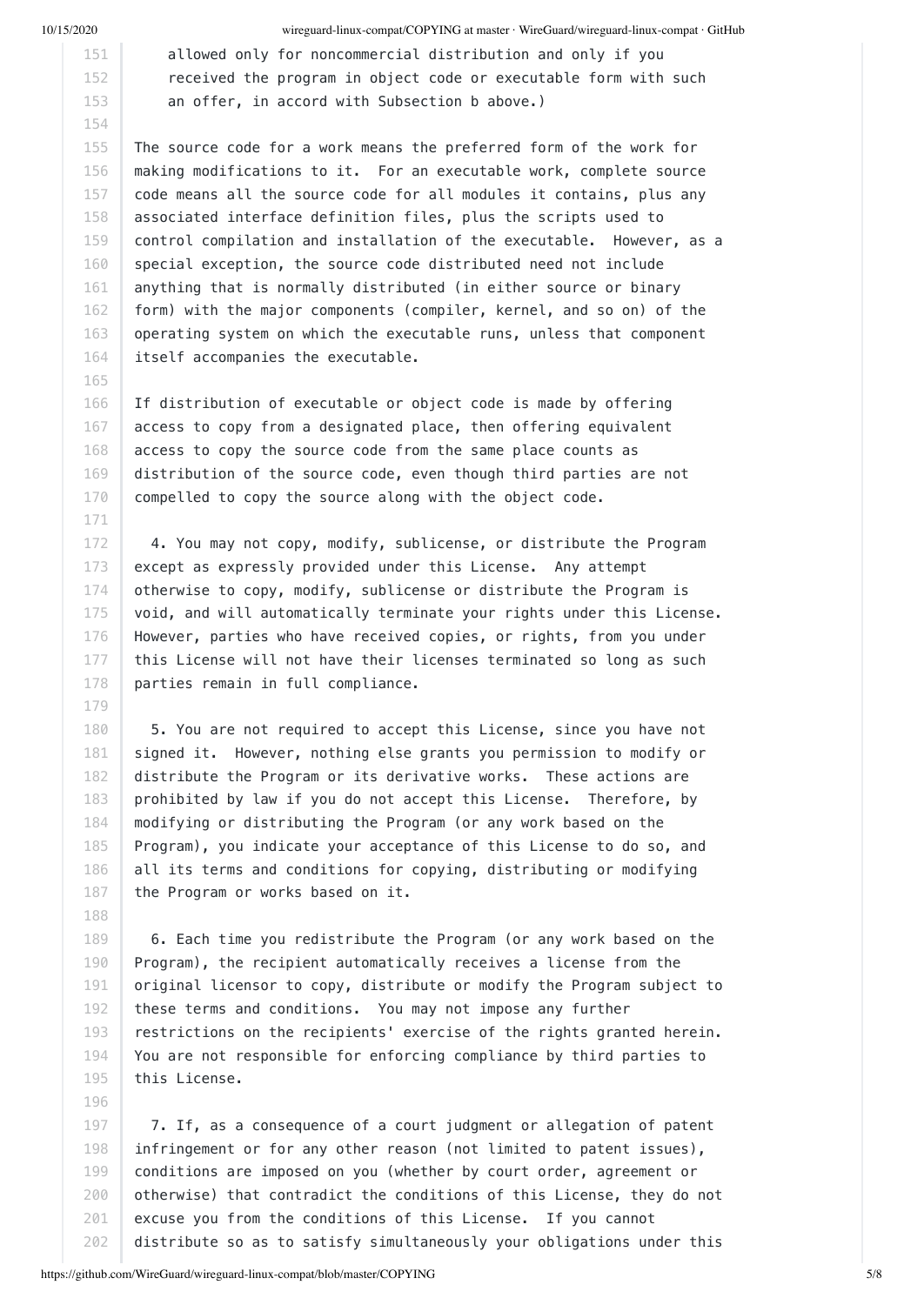214

225

227 228

236

241

249

#### 10/15/2020 wireguard-linux-compat/COPYING at master · WireGuard/wireguard-linux-compat · GitHub

203 204 205 206 207 208 License and any other pertinent obligations, then as a consequence you may not distribute the Program at all. For example, if a patent license would not permit royalty-free redistribution of the Program by all those who receive copies directly or indirectly through you, then the only way you could satisfy both it and this License would be to refrain entirely from distribution of the Program.

210 211 212 213 If any portion of this section is held invalid or unenforceable under any particular circumstance, the balance of the section is intended to apply and the section as a whole is intended to apply in other circumstances.

215 216 217 218 219 220 221 222 223 224 It is not the purpose of this section to induce you to infringe any patents or other property right claims or to contest validity of any such claims; this section has the sole purpose of protecting the integrity of the free software distribution system, which is implemented by public license practices. Many people have made generous contributions to the wide range of software distributed through that system in reliance on consistent application of that system; it is up to the author/donor to decide if he or she is willing to distribute software through any other system and a licensee cannot impose that choice.

226 This section is intended to make thoroughly clear what is believed to be a consequence of the rest of this License.

229 230 231 232 233 234 235 8. If the distribution and/or use of the Program is restricted in certain countries either by patents or by copyrighted interfaces, the original copyright holder who places the Program under this License may add an explicit geographical distribution limitation excluding those countries, so that distribution is permitted only in or among countries not thus excluded. In such case, this License incorporates the limitation as if written in the body of this License.

237 238 239 240 9. The Free Software Foundation may publish revised and/or new versions of the General Public License from time to time. Such new versions will be similar in spirit to the present version, but may differ in detail to address new problems or concerns.

242 243 244 245 246 247 248 Each version is given a distinguishing version number. If the Program specifies a version number of this License which applies to it and "any later version", you have the option of following the terms and conditions either of that version or of any later version published by the Free Software Foundation. If the Program does not specify a version number of this License, you may choose any version ever published by the Free Software Foundation.

250 251 252 253 254 10. If you wish to incorporate parts of the Program into other free programs whose distribution conditions are different, write to the author to ask for permission. For software which is copyrighted by the Free Software Foundation, write to the Free Software Foundation; we sometimes make exceptions for this. Our decision will be guided by the two goals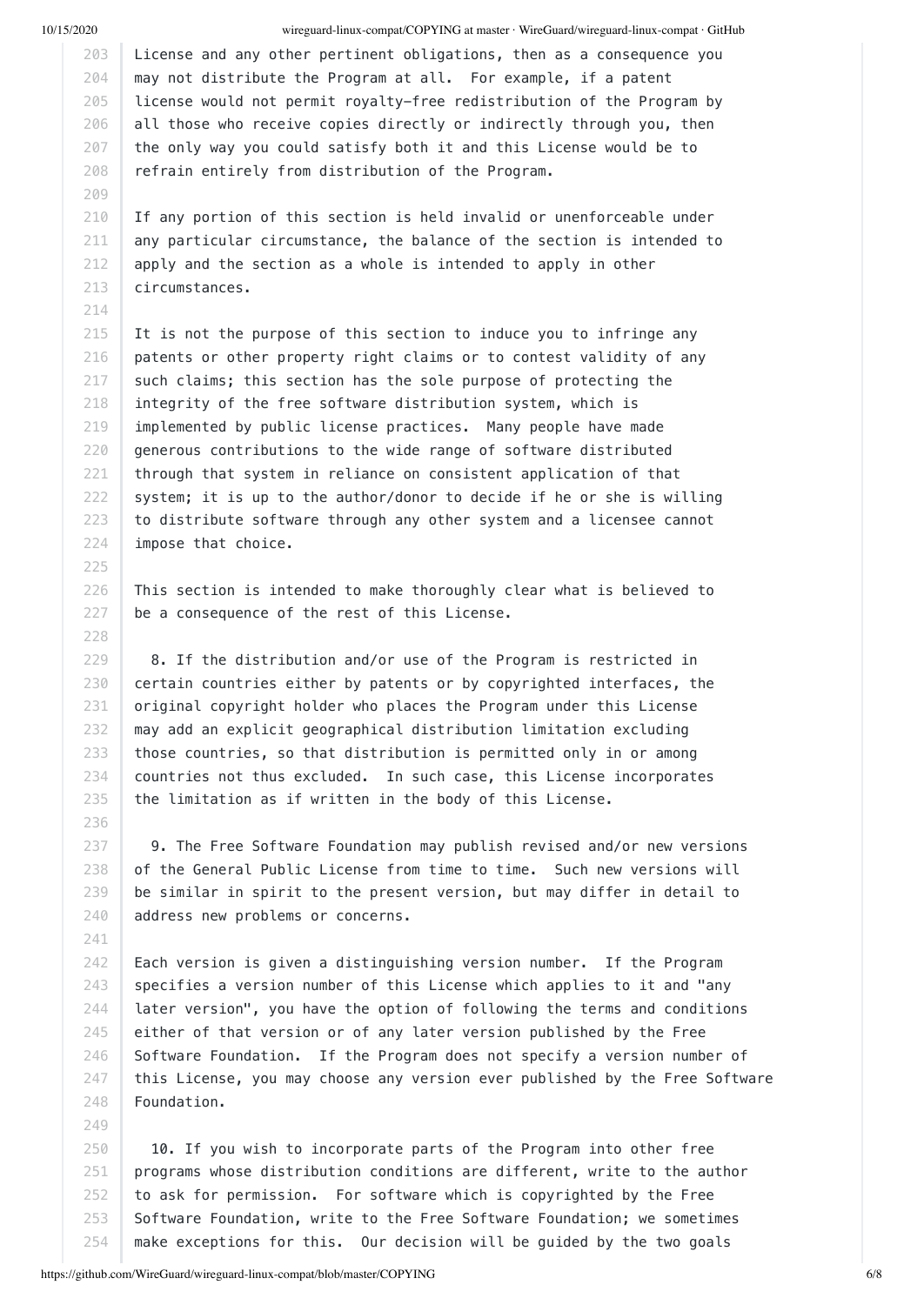269

10/15/2020 wireguard-linux-compat/COPYING at master · WireGuard/wireguard-linux-compat · GitHub

of preserving the free status of all derivatives of our free software and of promoting the sharing and reuse of software generally.

#### NO WARRANTY

260 261 262 263 264 265 266 267 268 11. BECAUSE THE PROGRAM IS LICENSED FREE OF CHARGE, THERE IS NO WARRANTY FOR THE PROGRAM, TO THE EXTENT PERMITTED BY APPLICABLE LAW. EXCEPT WHEN OTHERWISE STATED IN WRITING THE COPYRIGHT HOLDERS AND/OR OTHER PARTIES PROVIDE THE PROGRAM "AS IS" WITHOUT WARRANTY OF ANY KIND, EITHER EXPRESSED OR IMPLIED, INCLUDING, BUT NOT LIMITED TO, THE IMPLIED WARRANTIES OF MERCHANTABILITY AND FITNESS FOR A PARTICULAR PURPOSE. THE ENTIRE RISK AS TO THE QUALITY AND PERFORMANCE OF THE PROGRAM IS WITH YOU. SHOULD THE PROGRAM PROVE DEFECTIVE, YOU ASSUME THE COST OF ALL NECESSARY SERVICING, REPAIR OR CORRECTION.

270 271 272 273 274 275 276 277 278 12. IN NO EVENT UNLESS REQUIRED BY APPLICABLE LAW OR AGREED TO IN WRITING WILL ANY COPYRIGHT HOLDER, OR ANY OTHER PARTY WHO MAY MODIFY AND/OR REDISTRIBUTE THE PROGRAM AS PERMITTED ABOVE, BE LIABLE TO YOU FOR DAMAGES, INCLUDING ANY GENERAL, SPECIAL, INCIDENTAL OR CONSEQUENTIAL DAMAGES ARISING OUT OF THE USE OR INABILITY TO USE THE PROGRAM (INCLUDING BUT NOT LIMITED TO LOSS OF DATA OR DATA BEING RENDERED INACCURATE OR LOSSES SUSTAINED BY YOU OR THIRD PARTIES OR A FAILURE OF THE PROGRAM TO OPERATE WITH ANY OTHER PROGRAMS), EVEN IF SUCH HOLDER OR OTHER PARTY HAS BEEN ADVISED OF THE POSSIBILITY OF SUCH DAMAGES.

END OF TERMS AND CONDITIONS

How to Apply These Terms to Your New Programs

284 285 286 If you develop a new program, and you want it to be of the greatest possible use to the public, the best way to achieve this is to make it free software which everyone can redistribute and change under these terms.

 To do so, attach the following notices to the program. It is safest to attach them to the start of each source file to most effectively convey the exclusion of warranty; and each file should have at least the "copyright" line and a pointer to where the full notice is found.

 <one line to give the program's name and a brief idea of what it does.> Copyright (C) <year> <name of author>

 This program is free software; you can redistribute it and/or modify it under the terms of the GNU General Public License as published by the Free Software Foundation; either version 2 of the License, or (at your option) any later version.

 This program is distributed in the hope that it will be useful, but WITHOUT ANY WARRANTY; without even the implied warranty of MERCHANTABILITY or FITNESS FOR A PARTICULAR PURPOSE. See the GNU General Public License for more details.

You should have received a copy of the GNU General Public License along